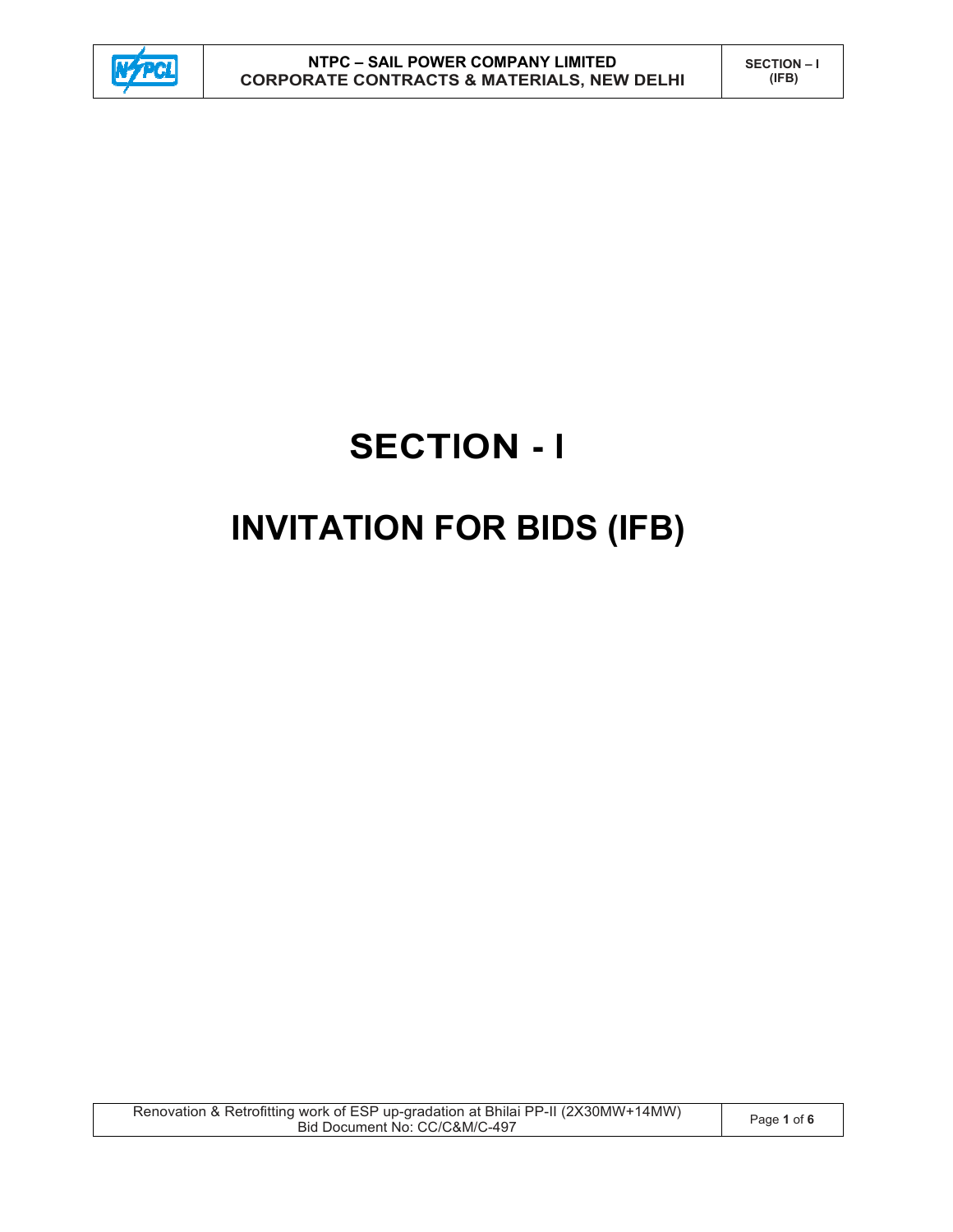

## **DETAILED INVITATION FOR BIDS (IFB)**

**FOR** 

**Renovation & Retrofitting work of ESP up-gradation at Bhilai PP-II (2X30MW+14MW)** 

## **(DOMESTIC COMPETITIVE BIDDING)**

**IFB No.: CC/C&M/C-497 Date: 19.12.2017** 

## **Bidding Document No: CC/C&M/C-497**

**1.0 NSPCL**, **Corporate Office**, invites online bids from eligible bidders on **two stage i.e. Stage-I (Techno-commercial) Bid and Stage-II (Price) Bid** for **Renovation & Retrofitting work of ESP up-gradation at Bhilai PP-II (2X30MW+14MW)** as per the scope of work briefly mentioned hereinafter.

## **2.0 BRIEF SCOPE OF WORK**

The broad scope of work consists of the following:

(a) Modification of existing ESP to achieve the targeted emission level 50 Mg/Nm3 from the present operating emission level to meet pollution control norms through retrofitting / renovation with additional collection area:

(**Option – I: Renovation & Retrofitting of existing ESPs with rigid discharge frame work type design)** Renovate the existing BHEL make ESP passes to enhance the collecting area through redesign / re-engineering work like increasing its height, increasing the collecting electrode spacing, adding additional field in series (if required) in the available space and Install new additional ESP similar to the renovated ESP to achieve the targeted emission level.

## OR

**(Option – II: Renovation & Retrofitting of existing ESPs in combination of rigid discharge frame work type ESP with Moving electrode plate type design ESP (MEEP))** Renovate the existing BHEL make ESP passes to enhance the collecting area through redesign / re-engineering work like increasing its height, increasing the collecting electrode spacing, adding additional field in series (if required) in the available space and converting last one / two fix field of existing ESP to MEEP field and Install new additional ESP similar to the renovated ESP consisting of fix field and MEEP field to achieve the targeted emission level.

(b) In case of U#1 and U#3, existing Andrew Yule ESP pass shall be completely dismantled and new ESP pass shall be erected in place of it. In the case of Unit #2, new ESP pass shall be erected in the space available between U#1 and U#2 and existing Andrew Yule pass shall be completely dismantled.

Renovation & Retrofitting work of ESP up-gradation at Bhilai PP-II (2X30MW+14MW) WOR OF ESP up-gradation at Brillar PP-in (2X30MW+14MW) Page 2 of 6<br>Bid Document No: CC/C&M/C-497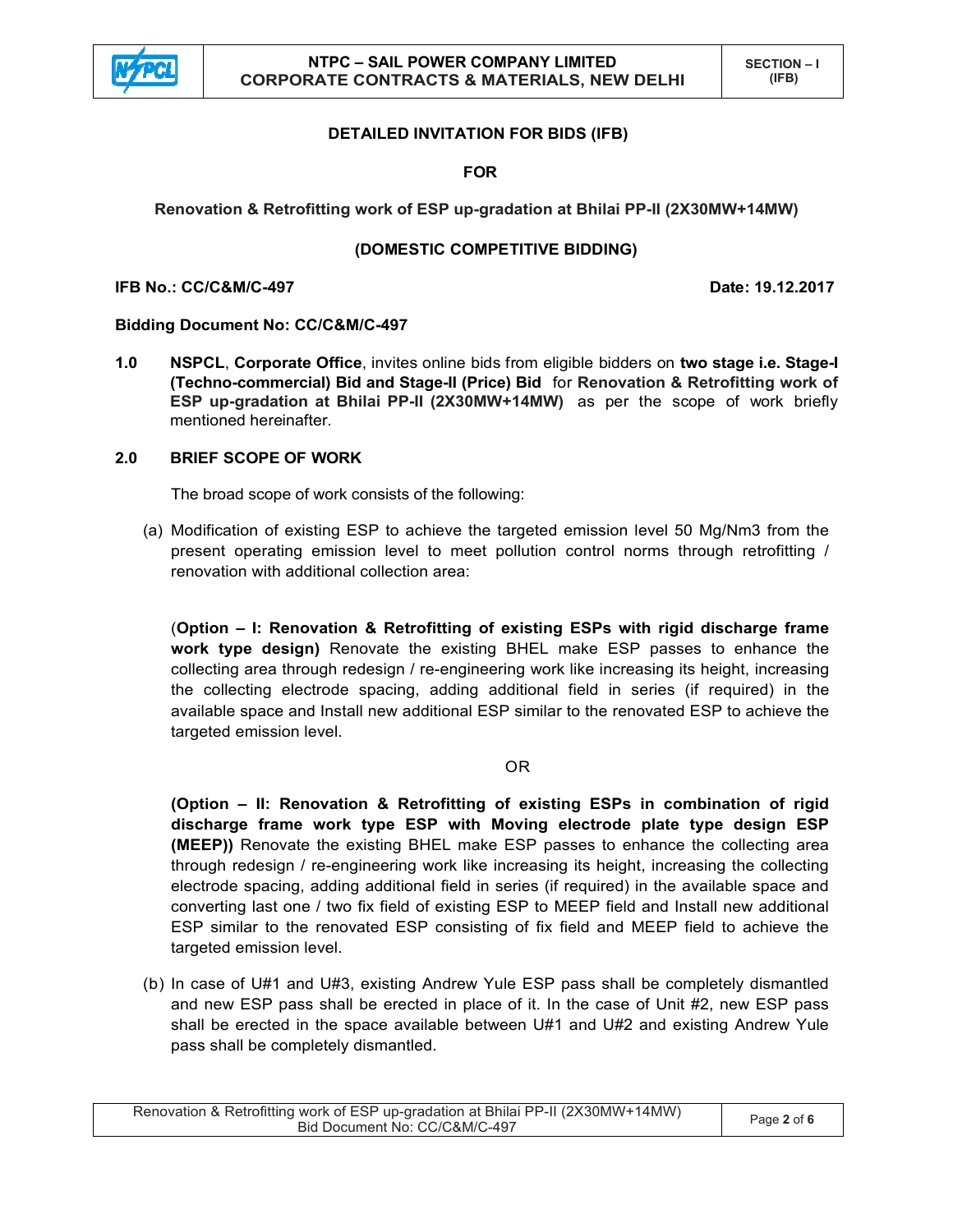

- (c) All Civil works including foundation for new fields of existing ESP & new parallel ESP, Construction of new ESP SWGR room.
- (d) Supply, installation and commissioning of electrical system including two nos. (02) nos. 6.6kV/415V Dry type Transformers, associated power, control & instrumentation cables, switch gear and protection
- (e) Associated instrumentation work.
- (f) Replacement of internals of existing ESP and E&C of modified ESP and new ESP.
- (g) CFD and Physical modeling of New as well as modified ESP.
- (h) Supply of item/component as required.
- (i) Supply of Mandatory spares as detailed in technical specification.
- (j) Services like dismantling / repair / overhaul/retrofitting of various other components / systems / sub-systems as may be required, to ensure sustained, safe commercial operation, and to meet stipulated design / guarantee requirements and to meet the overall objectives of retrofitting of ESP.
- (k) The scope of work also includes erection of the total equipment, commissioning, gas distribution testing, trail operation, Performance guarantee testing etc.
- **3.0** NSPCL intends to finance the subject package through Own Resources.
- **4.0** Detailed specification, Scope of work and Terms & Conditions are given in the bidding documents, which are available for examination and download at the address given below and as per the following schedule:

| IFB No.                                                                                                                                     | IFB No: CC/C&M/C-497                                               |                 |
|---------------------------------------------------------------------------------------------------------------------------------------------|--------------------------------------------------------------------|-----------------|
| <b>IFB</b> Date                                                                                                                             | 19.12.2017                                                         |                 |
| Document Download Commencement<br>Date &<br>Time                                                                                            | 09.01.2018                                                         | 10:00 Hrs (IST) |
| Document Download Close Date & Time                                                                                                         | 30.01.2018                                                         | 1500 Hrs (IST)  |
| Last Date of Receipt of Clarification/ Modification/<br>Suggestion to Bidding Documents from the<br>propepective bidders through email only | 08.02.2018                                                         |                 |
| Date of clarification by NSPCL                                                                                                              | 15.02.2018                                                         |                 |
| Last Date and Time for receipt of Stage- I Bid<br>(Techno-Commercial Bid)                                                                   | 16.03.2018                                                         | 1100 Hrs (IST)  |
| Date & Time of opening of Techno-Commercial Bid                                                                                             | 16.03.2018                                                         | 1130 Hrs (IST). |
| Date of submission of Stage- II Bid (Price Bid)                                                                                             | Shall be intimated separately by<br><b>NSPCL</b>                   |                 |
| Fee for Bidding Documents in INR                                                                                                            | Rs 7,875 (Rupees SevenThousand<br>Eight Hundred Seventy Five Only) |                 |

Renovation & Retrofitting work of ESP up-gradation at Bhilai PP-II (2X30MW+14MW) work of ESP up-gradation at Brillar PP-in (2X30MW+14MW) Page **3** of **6**<br>Bid Document No: CC/C&M/C-497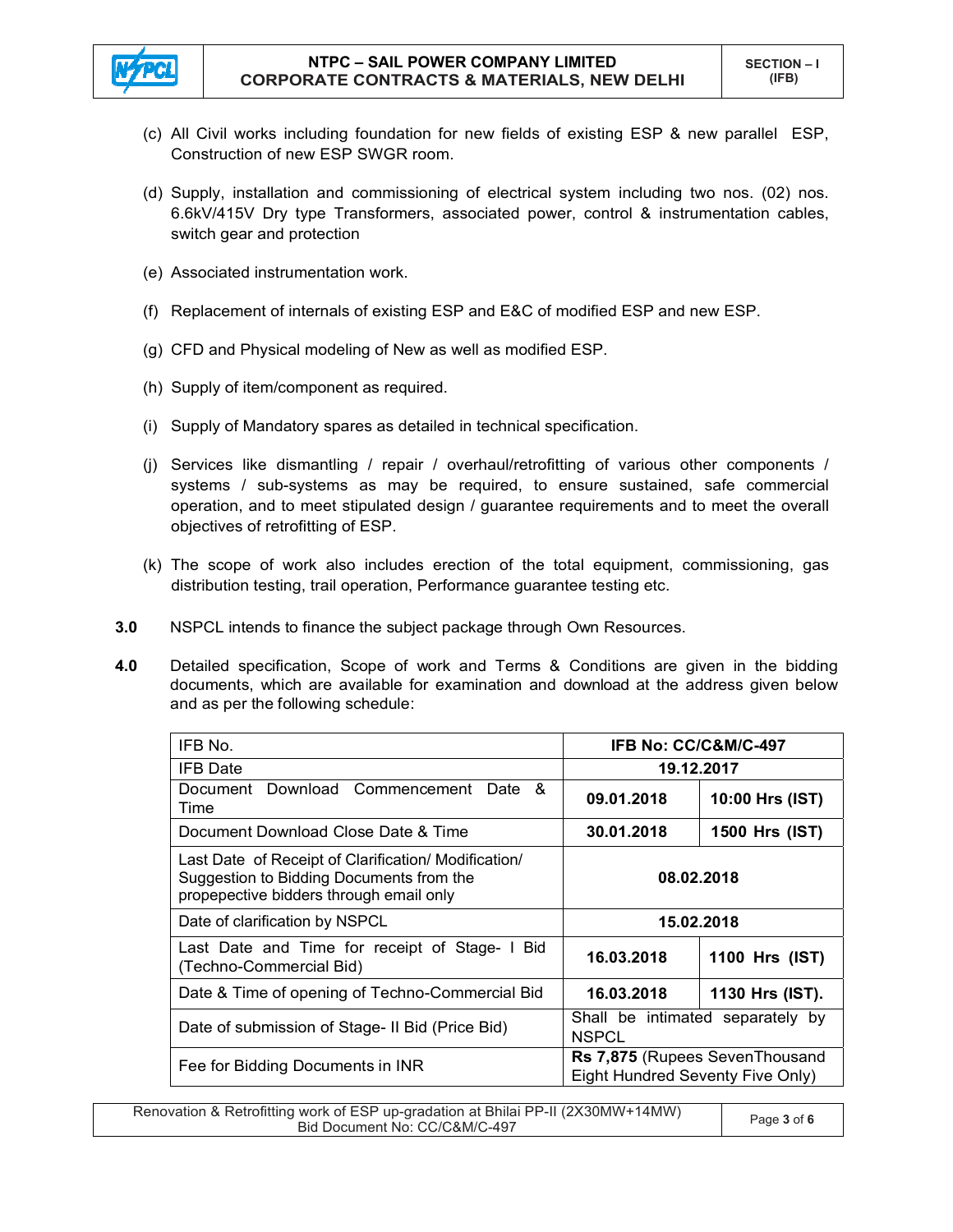

**5.0** All bids must be accompanied by Bid Security for an amount of **Rs 57,08,000/- ((Fifty Seven Lakh Eight Thousand Only)** in the form as stipulated in the Bidding Documents.

 *ANY BID NOT ACCOMPANIED BY AN ACCEPTABLE BID SECURITY IN A SEPARATE SEALED ENVELOPE SHALL BE REJECTED BY THE EMPLOYER AS BEING NON-RESPONSIVE AND RETURNED TO THE BIDDER WITHOUT BEING OPENED.* 

## **6.0 Qualifying Requirements for Bidders:**

In addition to the requirements stipulated under section Instruction to bidder (ITB), the bidder should also meet the qualifying requirements stipulated hereunder in clauses 1.1 **or** 1.2 as the case may be **and** clause 2.0.

## **1.0 TECHNICAL CRITERIA**

1.1 The bidder should have designed, supplied, erected / supervised erection and commissioned / supervised commissioning of ESP of the type offered (either rigid discharge framework Electrostatic Precipitator or Moving electrode plate type design ESP (MEEP) having design efficiency not less than 99% operating in conjunction with pulverized coal fired steam generating unit rated for a minimum of 30 MW unit size or minimum 150 T/hr steaming capacity, which is in successful operation in at least one (1) installation for a period not less than one (1) year prior to the date of Techno-Commercial bid opening.

#### **OR**

- 1.2 (a) The bidder shall be an organization who have executed / are executing Renovation and Modernization (R&M) or up gradation or retrofitting of ESPs for Pulverised coal fired steam generating units rated for a minimum of 30 MW unit size or minimum 150 T/hr steaming capacity and shall associate with an Electrostatic precipitator manufacturer who meets the requirements as per 1.0 above. Bidder shall however offer only the type of ESP for which his associate qualifies.
	- (b) The bidder shall along with the bid furnish a deed of joint undertaking executed by him and the Electrostatic Precipitator manufacturer for the successful performance of Electrostatic Precipitator, as per the format enclosed in the bidding documents in which the Electrostatic Precipitator manufacturer and the bidder are jointly and severally liable to the Employer to perform all the contractual obligations including the technical guarantees for the complete Electrostatic Precipitator. The deed of joint undertaking shall be submitted along with the bid, failing which the bidder shall be disqualified and his bid shall be rejected. In case of award, the Electrostatic Precipitator manufacturer will be required to furnish on demand a bank guarantee for 2% of the total contract price of Electrostatic Precipitator package in addition to the contract performance security to be furnished by the bidder.

## **2.0 FINANCIAL CRITERIA**

2.1 The average annual turnover of the Bidder, should not be less than **INR 158 Million (Indian Rupees One Hundred Fifty Eight Million only)** during the preceding three (3) completed financial years as on date of techno-commercial bid opening.

 In case a Bidder does not satisfy the annual turnover criteria, stipulated above on its own, its Holding Company would be required to meet the stipulated turnover requirements as above, provided that the Net Worth of such Holding Company as on the last day of the preceding financial year is at least equal to or more than the paid- up share capital of the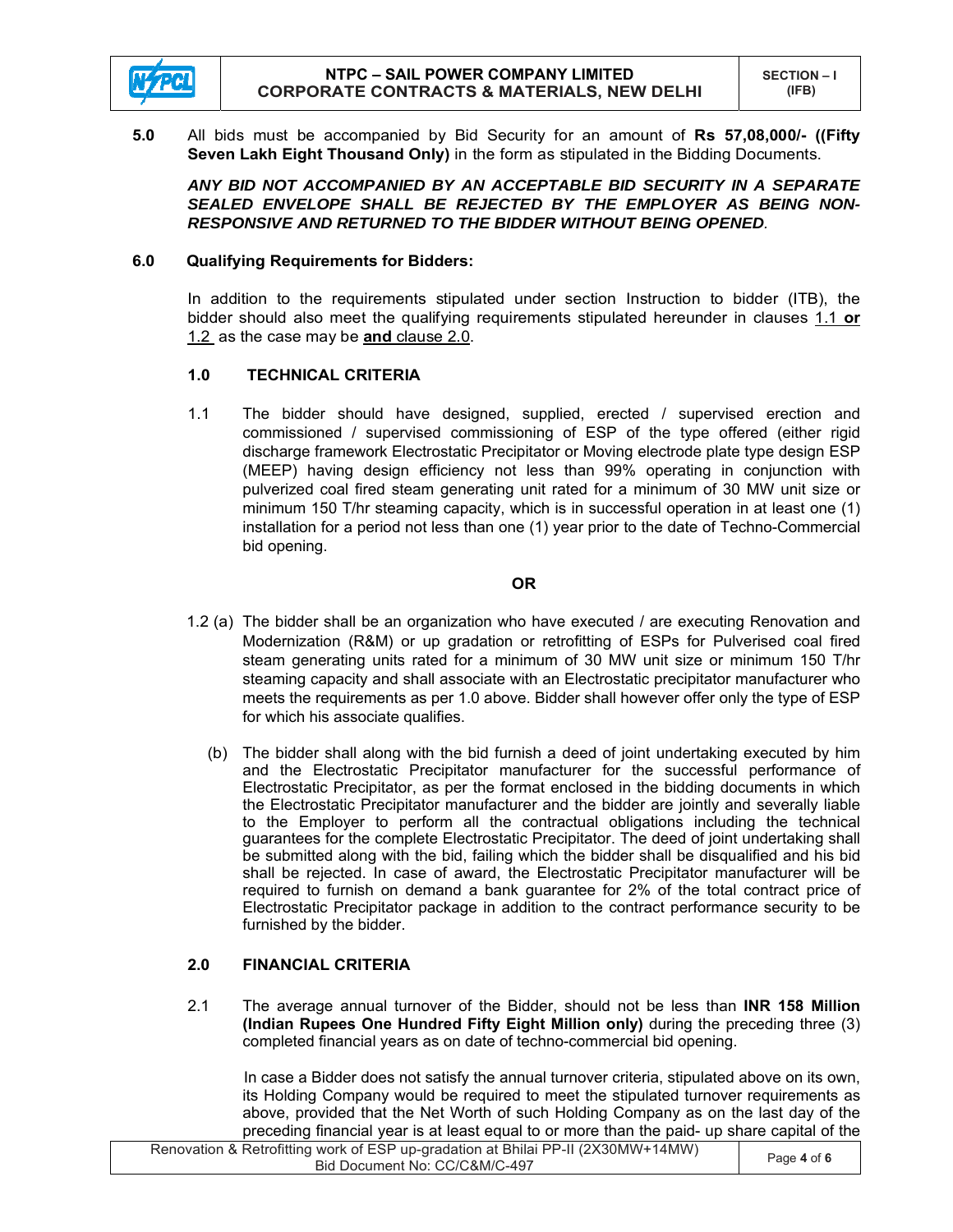

Holding Company. In such an event, the Bidder would be required to furnish along with its Techno-Commercial Bid, a Letter of Undertaking from the Holding Company, supported by the Holding Company's Board Resolution, as per the format enclosed in the bid documents, pledging unconditional and irrevocable financial support for the execution of the Contract by the Bidder in case of award.

2.2 Net Worth of the Bidder as on the last day of the preceding financial year should not be less than 100% (hundred percent) of bidder's paid-up share capital. In case the Bidder does not satisfy the Net Worth criteria on its own, it can meet the requirement of Net worth based on the strength of its Subsidiary(ies) and/or Holding Company and/or Subsidiaries of its Holding companies wherever applicable, the Net worth of the Bidder and its Subsidiary(ies) and/or Holding Company and/or Subsidiary(ies) of its Holding Company, in combined manner should not be less than 100% (hundred percent) of their total paid up share capital. However individually, their Net worth should not be less than 75% (seventy five percent) of their respective paid up share capitals.

Net worth in combined manner shall be calculated as follows:

Net worth (combined) =  $(X1+X2+X3) / (Y1+Y2+Y3) X 100$  where  $X1, X2, X3$  are individual Net worth which should not be less than 75% of the respective paid up share capitals and Y1,Y2,Y3 are individual paid up share capitals.

- 2.3 In case the Bidder is not able to furnish its audited financial statements on standalone entity basis, the unaudited unconsolidated financial statements of the Bidder can be considered acceptable provided the Bidder further furnishes the following documents on substantiation of its qualification:
	- a) Copies of the unaudited unconsolidated financial statements of the Bidder along with copies of the audited consolidated financial statements of its Holding Company.
	- b) Certificate from the CEO/ CFO of the Holding Company, as per the format enclosed in the bidding documents, stating that the unaudited unconsolidated financial statements form part of the consolidated financial statement of the Holding Company.

In case where audited results for the last financial year as on date of techno-commercial bid opening are not available, the financial results certified by a practicing Chartered Accountant shall be considered acceptable. In case the Bidder is not able to submit the Certificate from a practicing Chartered Accountant certifying its financial parameters, the audited result of three consecutive financial years preceding the last financial year shall be considered for evaluating financial parameters. Further, a certificate would be required from the CEO/CFO as per the format enclosed in the bidding documents stating that the financial results of the company are under audit as on techno commercial bid opening and the Certificate from a practicing Chartered Accountant certifying the financial parameters is not available.

## **Notes for Clause 2.0:**

- a. Net worth means the sum total of the paid up share capital and free reserves. Free reserves means all reserves credited out of the profits and share premium account but does not include reserves credited out of the revaluation of the assets, write back of depreciation provision and amalgamation. Further any debit balance of Profit and Loss account and miscellaneous expenses to the extent not adjusted or written off, if any, shall be reduced from reserves and surplus.
- ii. Other income shall not be considered for arriving at annual turnover.